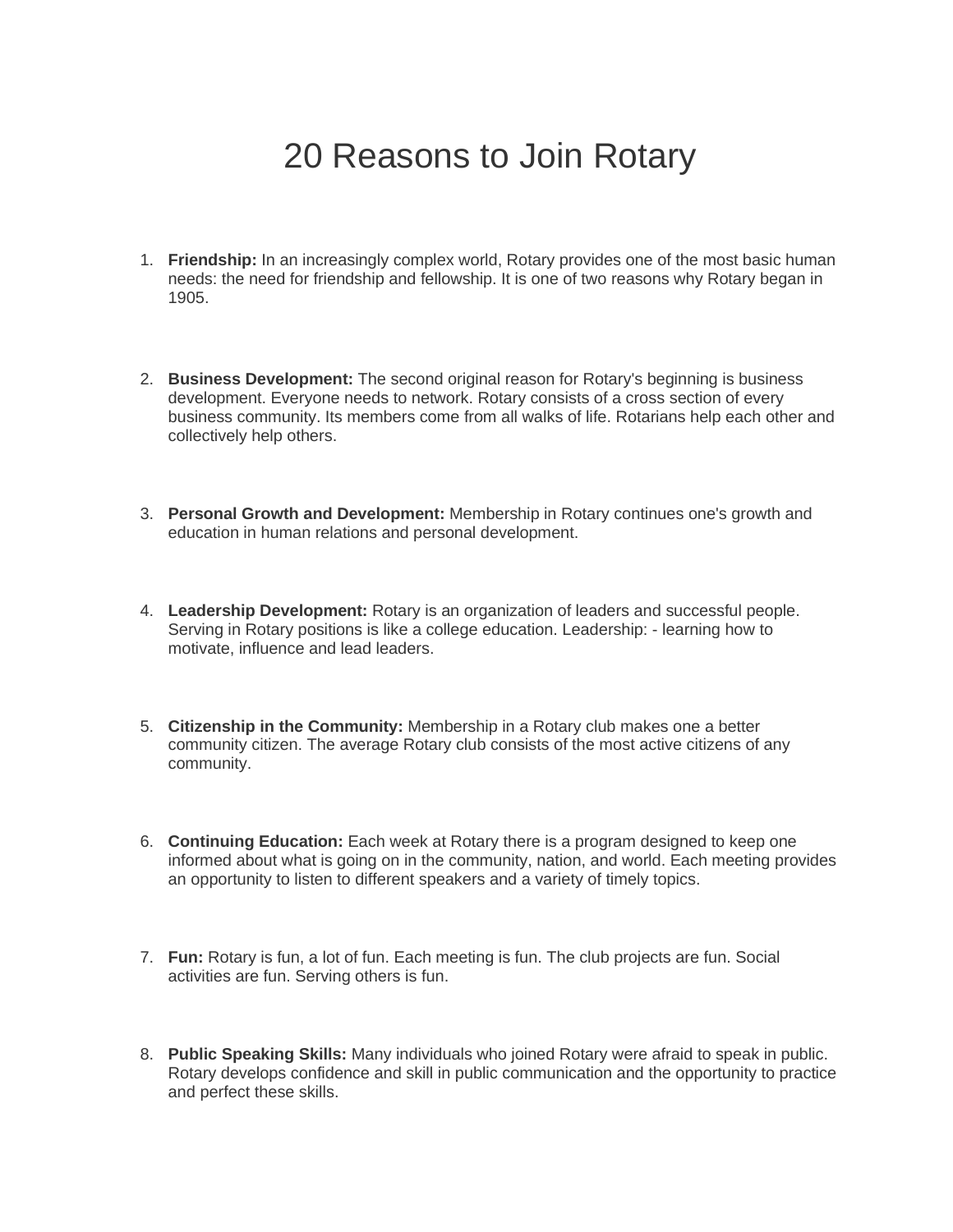- 9. **Citizenship in the World:** Every Rotarian wears a pin that says "Rotary International." There are few places on the globe that do not have a Rotary club. Every Rotarian is welcome - even encouraged - to attend any of the 33,000 clubs in over 200 nations and geographical regions. This means instant friends in both one's own community and in the world community.
- 10. **Assistance when Traveling:** Because there are Rotary clubs everywhere, many a Rotarian in need of a doctor, lawyer, hotel, dentist, advice, etc., while traveling has found assistance through Rotary.
- 11. **Entertainment:** Every Rotary club and district has parties and activities that provide diversion in one's business life. Rotary holds conferences, conventions, assemblies, and institutes that provide entertainment in addition to Rotary information, education, and service.
- 12. **The Development of Social Skills:** Every week and at various events and functions, Rotary develops one's personality, social skills and people skills. Rotary is for people who like people.
- 13. **Family Programs:** Rotary provides one of the world's largest youth exchange programs; high school and college clubs for future Rotarians; opportunities for spouse involvement; and a host of activities designed to help family members in growth and the development of family values.
- 14. **Vocational Skills:** Every Rotarian is expected to take part in the growth and development of his or her own profession or vocation; to serve on committees and to teach youth about one's job or vocation. Rotary helps to make one a better doctor, lawyer, teacher, etc.
- 15. **The Development of Ethics:** Rotarians practice the 4-Way Test that governs one's ethical standards. Rotarians are expected to be ethical in business and person relationships.
- 16. **Cultural Awareness:** Around the world, practically every religion, country, culture, race, creed, political persuasion, language, color, and ethnic identity is found in Rotary. It is a cross section of the world's most prominent citizens from every background. Rotarians become aware of their cultures and learn to love and work with people everywhere. They become better citizens of their countries in the process.